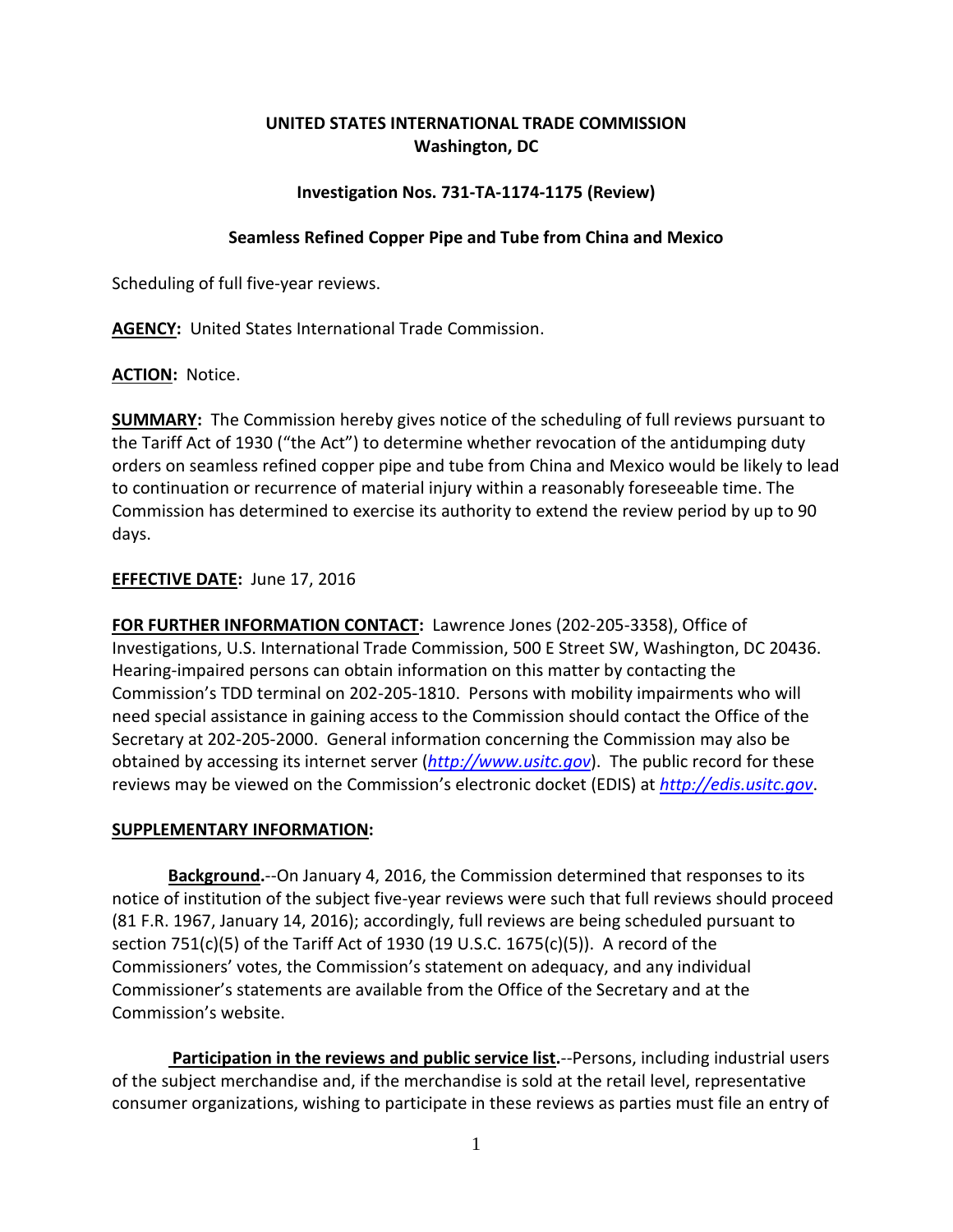appearance with the Secretary to the Commission, as provided in section 201.11 of the Commission's rules, by 45 days after publication of this notice. A party that filed a notice of appearance following publication of the Commission's notice of institution of these reviews need not file an additional notice of appearance. The Secretary will maintain a public service list containing the names and addresses of all persons, or their representatives, who are parties to the reviews.

For further information concerning the conduct of these reviews and rules of general application, consult the Commission's Rules of Practice and Procedure, part 201, subparts A and B (19 CFR part 201), and part 207, subparts A, D, E, and F (19 CFR part 207).

**Limited disclosure of business proprietary information (BPI) under an administrative protective order (APO) and BPI service list.**--Pursuant to section 207.7(a) of the Commission's rules, the Secretary will make BPI gathered in these reviews available to authorized applicants under the APO issued in the reviews, provided that the application is made by 45 days after publication of this notice. Authorized applicants must represent interested parties, as defined by 19 U.S.C. 1677(9), who are parties to the reviews. A party granted access to BPI following publication of the Commission's notice of institution of the reviews need not reapply for such access. A separate service list will be maintained by the Secretary for those parties authorized to receive BPI under the APO.

**Staff report.**--The prehearing staff report in the reviews will be placed in the nonpublic record on September 22, 2016, and a public version will be issued thereafter, pursuant to section 207.64 of the Commission's rules.

**Hearing.**--The Commission will hold a hearing in connection with the reviews beginning at 9:30 a.m. on Tuesday, October 11, 2016, at the U.S. International Trade Commission Building. Requests to appear at the hearing should be filed in writing with the Secretary to the Commission on or before October 3, 2016. A nonparty who has testimony that may aid the Commission's deliberations may request permission to present a short statement at the hearing. All parties and nonparties desiring to appear at the hearing and make oral presentations should participate in a prehearing conference to be held on October 7, 2016, at the U.S. International Trade Commission Building, if deemed necessary. Oral testimony and written materials to be submitted at the public hearing are governed by sections  $201.6(b)(2)$ , 201.13(f), 207.24, and 207.66 of the Commission's rules. Parties must submit any request to present a portion of their hearing testimony **in camera** no later than 7 business days prior to the date of the hearing.

**Written submissions.**--Each party to the reviews may submit a prehearing brief to the Commission. Prehearing briefs must conform with the provisions of section 207.65 of the Commission's rules; the deadline for filing is September 30, 2016. Parties may also file written testimony in connection with their presentation at the hearing, as provided in section 207.24 of the Commission's rules, and posthearing briefs, which must conform with the provisions of section 207.67 of the Commission's rules. The deadline for filing posthearing briefs is October 20, 2016. In addition, any person who has not entered an appearance as a party to the reviews